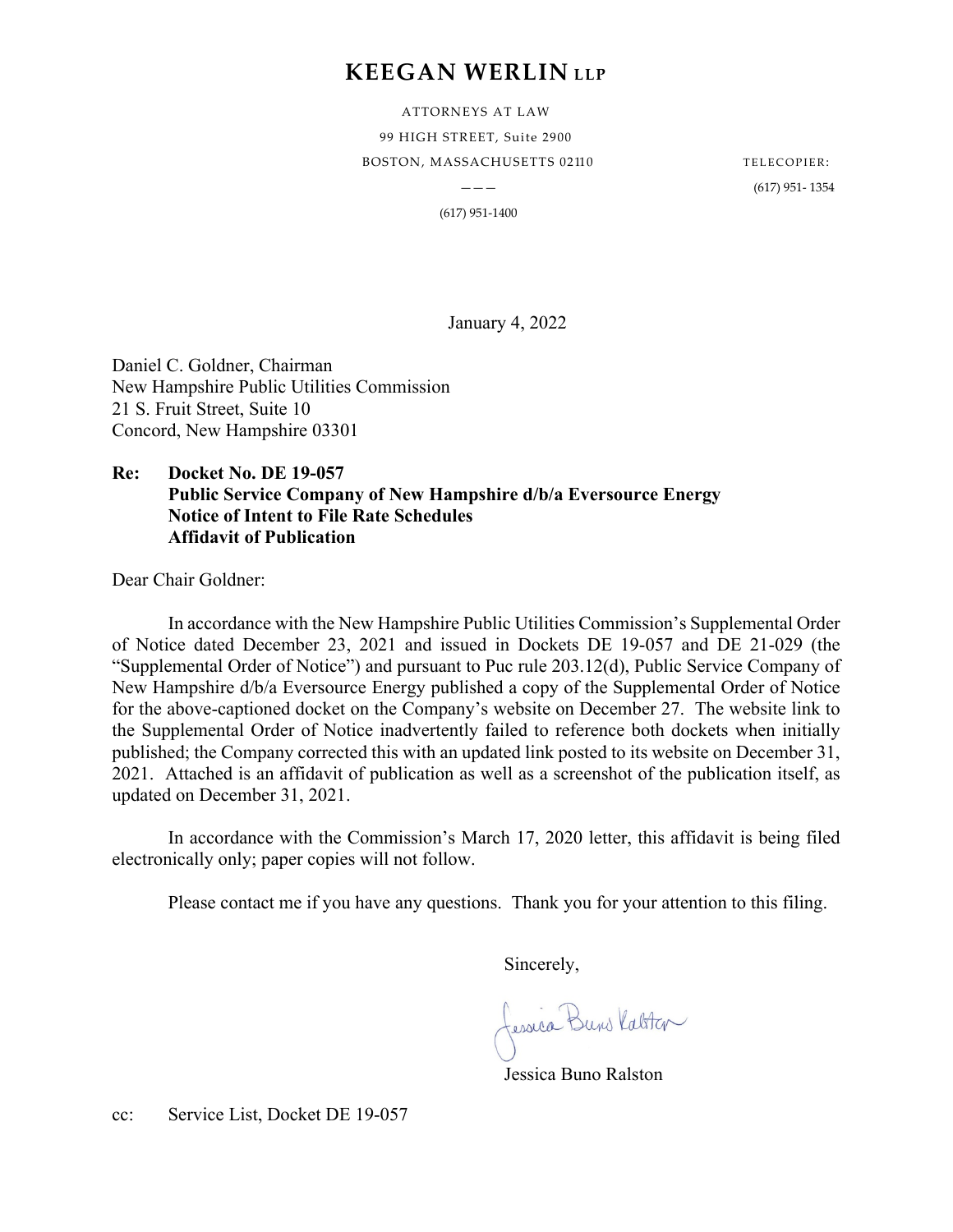#### **AFFIDAVIT OF SARA GRANT**

#### I, **Sara A. Grant, being duly sworn, do hereby depose and state as follows:**

1. I am employed by Eversource Energy Service Company ("BESCO") as Senior Online Communications Specialist.

2. As part of my duties and responsibilities for BESCO I oversee the web pages and internet presence of the various Eversource Energy operating companies including Public Service Company of New Hampshire d/b/a Eversource Energy ("Eversource").

3. On December 23, 2021, the New Hampshire Public Utilities Commission issued a supplemental Order of Notice in Docket Nos. DE 19-057 and DE 21-029. In part that notice required that "Eversource shall notify all persons desiring to be heard at the January 14, 2022 hearing by publishing a copy of this supplemental order of notice on its website no later than two business days after the date of issue, such publication to be documented by affidavit filed with the Commission on or before January 5, 2022." Supplemental Order of Notice at 2.

4. On December 27, 2021, I caused a copy of the notice to be published on the portion of Eversource's site dedicated to such notices. A screenshot of that page is attached to verify that the order was published on December 27, 2021.

Dated this 4<sup>th</sup> day of January 2022

8 or Lot of

STATE OF NEW HAMPSHIRE COUNTY OF Hillsborough

Sworn to and subscribed before me this 4<sup>th</sup> day of January 2022.

day of January 2022.

Notary Public/Justice of the Peace My Commission Expires: